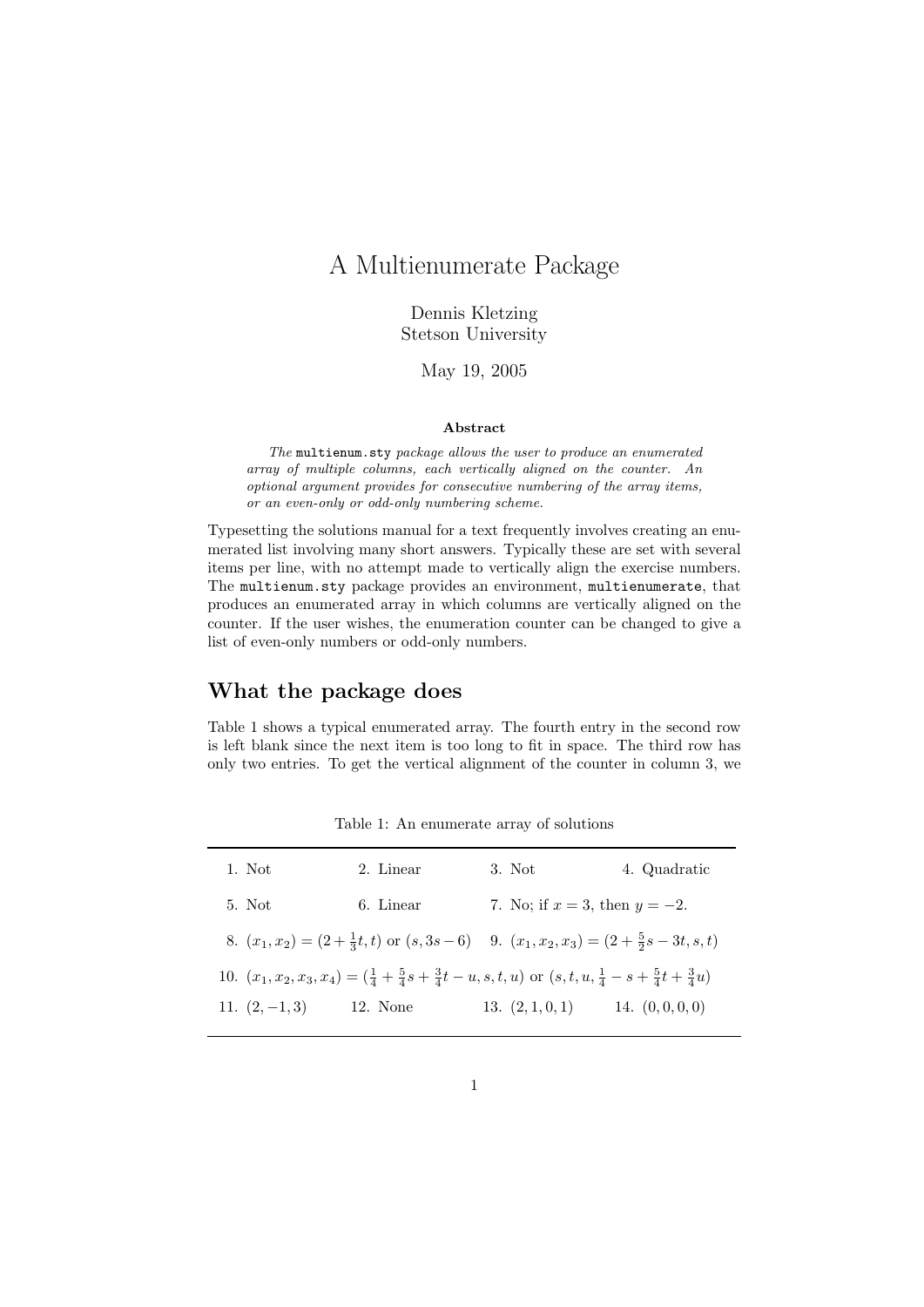set row three as four entries, but left entry 2 and entry 4 blank thus giving more space for the first and third entries. To produce the enumerated array shown above, we typed the following:

```
\begin{multienumerate}
\mitemxxxx{Not}{Linear}{Not}{Quadratic}
\mitemxxxo{Not}{Linear}{Not}
\int \mathrm{f}(x_1,x_2)=(2+\frac{1}{3}t,t) or
  $(s,3s-6)$$(x_1,x_2,x_3)=(2+\frac{5}{2}s-3t,s,t)$\{\$(x_1, x_2, x_3, x_4) =(\frac{1}{4}+\frac{5}{4}s+\frac{3}{4}t-u,s,t,u)or $(s,t,u,\frac{1}{4}-s+\frac{5}{4}t+\frac{3}{4}u)$}
\mitemxxxx{$(2,-1,3)$}{None}{$(2,1,0,1)$}{$(0,0,0,0)$}
\end{multienumerate}
```
The environment multienumerate has an optional argument for enumerating even-only or odd-only arrays.<sup>1</sup>

• \begin{multienumerate} ... \end{multienumerate}

produces a consecutively enumerated array

• \begin{multienumerate}[evenlist] ...\end{multienumerate}

produces an enumerated array using only even numbers

• \begin{multienumerate}[oddlist] ...\end{multienumerate}

produces an enumerated array using only odd numbers

## Using the package

Each row of the enumerated array is set using one of the nine commands:

| \mitemx{}          | A single item in the row.                                                                                    |
|--------------------|--------------------------------------------------------------------------------------------------------------|
| \mitemxx{}{}       | Two items in the row.                                                                                        |
| \mitemxxx{}{}{}    | Three items in the row.                                                                                      |
| \mitemxox{}{}      | Three items in the row with the center item space left<br>blank so the first item can extend into its space. |
| \mitemxxo{}{}      | Three items in the row with the last item left blank so<br>the second item can extend into its space.        |
| \mitemxxxx{}{}{}{} | Four items in the row.                                                                                       |
| \mitemxoxx{}{}{}   | Four items in the row with the second space left blank<br>so the first item can extend into its space.       |
| \mitemxxox{}{}{}   | Four items in the row with the third space left blank<br>so the second item can extend into its space.       |
| \mitemxxxof}{}{}   | Four items in the row with the last space left blank so<br>the third item can extend into its space.         |

<sup>1</sup>The optional arguments works only in L<sup>AT</sup>E<sup>X2e.</sup>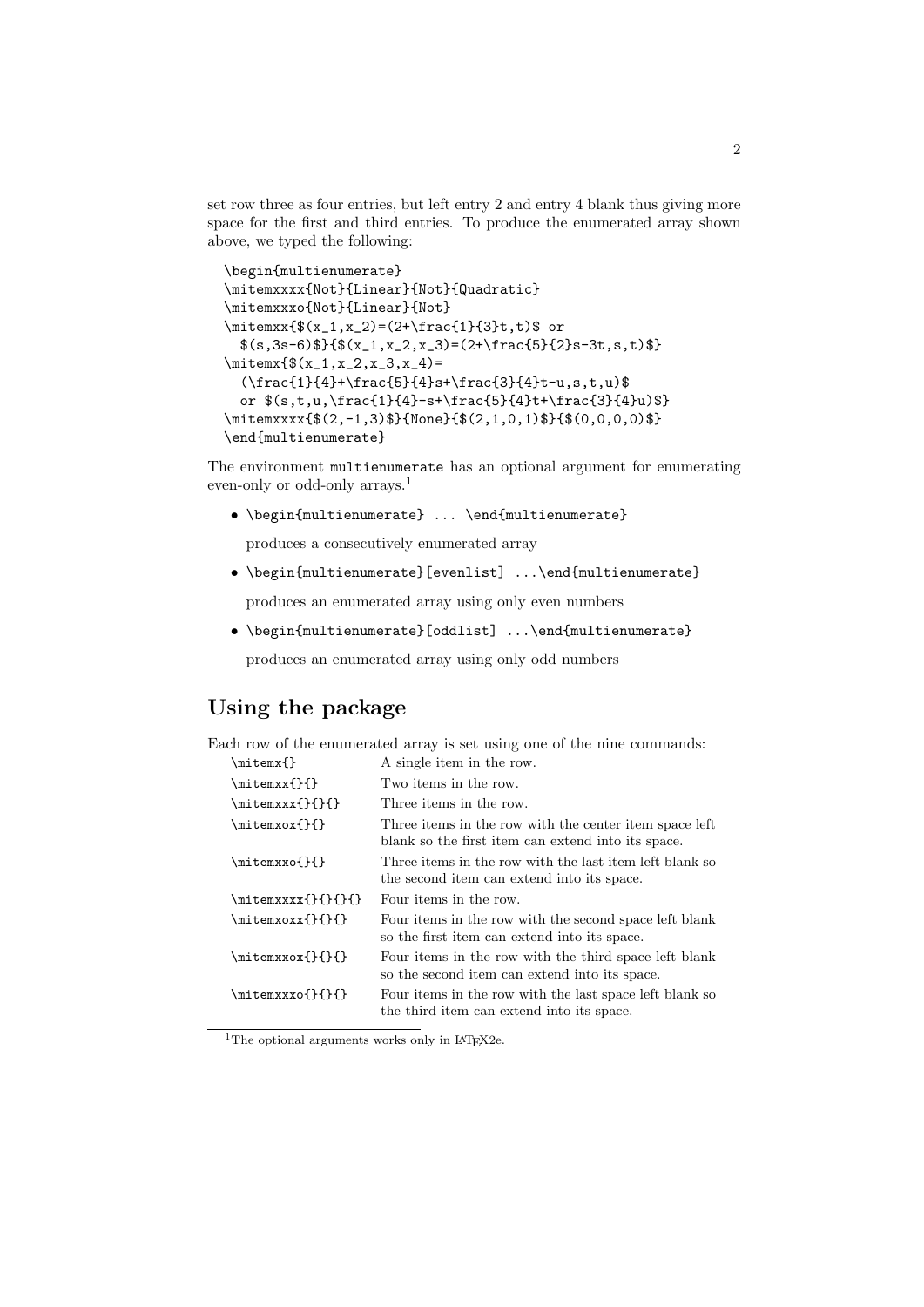#### 1 HOW THE PACKAGE WORKS 3

For example, \mitemxxx{a}{b}{c} sets three items, a, b, c equally spaced across the row;  $\int \mathbf{a}^{c}$  sets the two items, a and c, across the row as if there were three items, leaving the second entry blank so that the first entry can extend into its space; and  $\mathcal{a}{b}$  sets the two items, a and b, as if there were three items, but leaves the space for the third item blank, allowing the second entry to extend into its space.

A convenient way to use the multienumerate package is with a two column layout using multicols. Page 7 illustrates a typical page from a solutions manual set in two columns format using multicols and multienumerate.

A disadvantage of the package is that the user must choose how to typeset each line in the array rather than letting T<sub>E</sub>X decide how to do it. This creates a lot of overhead in the macro since separate commands are needed for each possibility. It is not difficult to write a macro that will let T<sub>E</sub>X decide how many items to set on each line. This approach, while the most efficient, does not always give the visual appearance that the user may want.

#### 1 How the package works

We illustrate how the package typesets a line containing two items. The other situations are similar.

| \labelwidth\labelsep .5\remainxx \labelwidth\labelsep .5\remainxx |  |  |
|-------------------------------------------------------------------|--|--|
|                                                                   |  |  |
|                                                                   |  |  |

The total width of the line is then set equal to **\hsize:** 

$$
\underbrace{2\label{table} \verb|+\remainxx|}+ \text{meainxx}=\hspace{0.08cm}\text{usedxx}+ \text{meainxx}= \hspace{0.08cm}\text{sedxx}+ \text{sedxx}+ \text{sedxx}+ \text{sedxx}+ \text{sedxx}+ \text{sedxx}+ \text{sedxx}+ \text{sedxx}+ \text{sedxx}+ \text{sedxx}+ \text{sedxx}+ \text{sedxx}+ \text{sedxx}+ \text{sedxx}+ \text{sedxx}+ \text{sedxx}+ \text{sedxx}+ \text{sedxx}+ \text{sedxx}+ \text{sedxx}+ \text{sedxx}+ \text{sedxx}+ \text{sedxx}+ \text{sedxx}+ \text{sedxx}+ \text{sedxx}+ \text{sedxx}+ \text{sedxx}+ \text{sedxx}+ \text{sedxx}+ \text{sedxx}+ \text{sedxx}+ \text{sedxx}+ \text{sedxx}+ \text{sedxx}+ \text{sedxx}+ \text{sedxx}+ \text{sedxx}+ \text{sedxx}+ \text{sedxx}+ \text{sedxx}+ \text{sedxx}+ \text{sedxx}+ \text{sedxx}+ \text{sedxx}+ \text{sedxx}+ \text{sedxx}+ \text{sedxx}+ \text{sedxx}+ \text{sedxx}+ \text{sedxx}+ \text{sedxx}+ \text{sedxx}+ \text{sedxx}+ \text{sedxx}+ \text{sedxx}+ \text{sedxx}+ \text{sedxx}+ \text{sedxx}+ \text{sedxx}+ \text{sedxx}+ \text{sedxx}+ \text{sedxx}+ \text{sedxx}+ \text{sedxx}+ \text{sedxx}+ \text{sedxx}+ \text{sedxx}+ \text{sedxx}+ \text{sedxx}+ \text{sedxx}+ \text{sedxx}+ \text{sedxx}+ \text{sedxx}+ \text{sedxx}+ \text{sedxx}+ \text{sedxx}+ \text{sedxx}+ \text{sedxx}+ \text{sedxx}+ \text{sedxx}+ \text{sedxx}+ \text{sedxx}+ \text{sedxx}+ \text{sedxx}+ \text{sedxx}+ \text{sedxx}+ \text{se
$$

In this way the macro determines the width of each box when two items are typeset on the line.

### 2 The macro

Here is the package multienum.sty.

```
\setlength{\hsize}{\textwidth}
```
%First define new lengths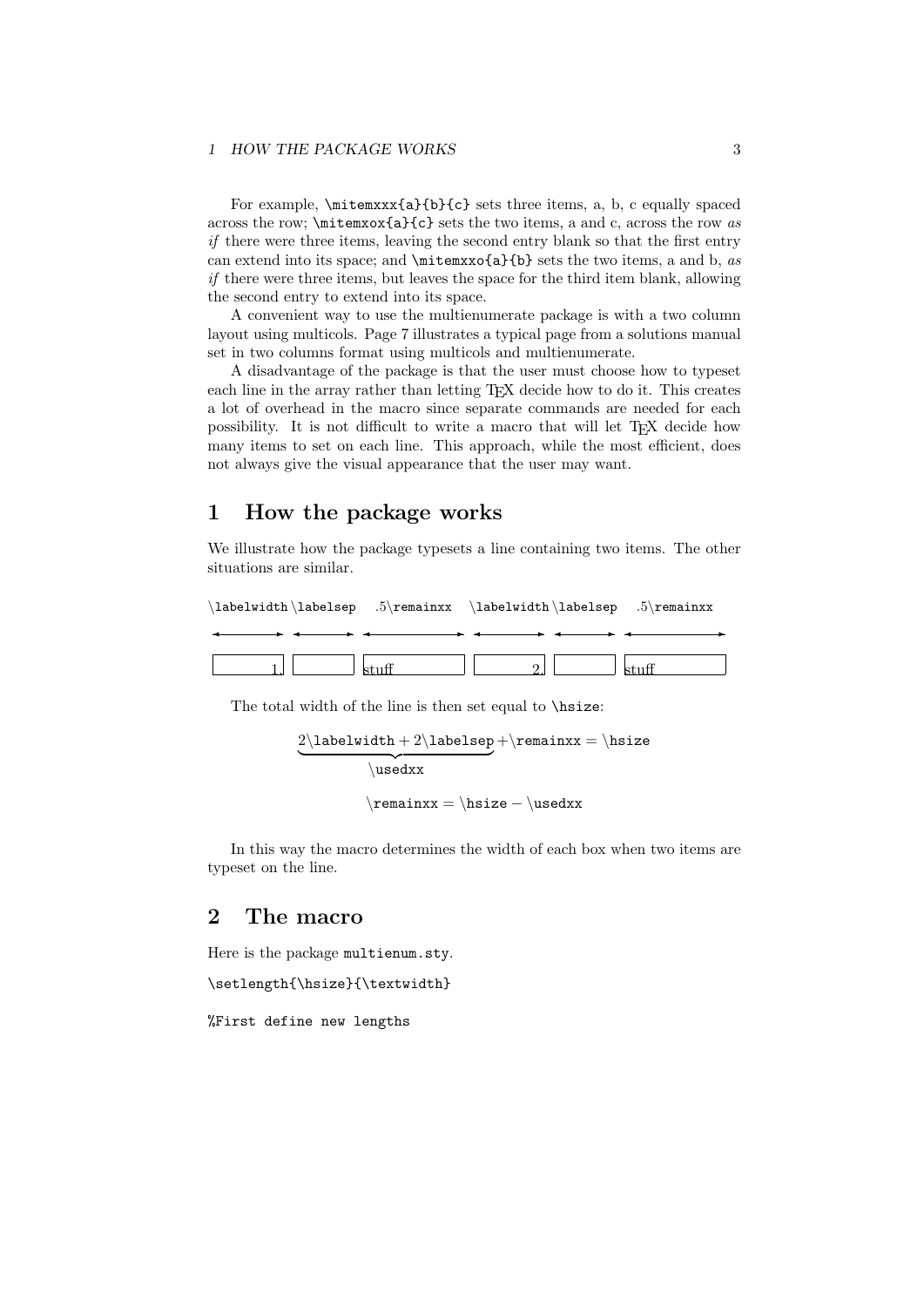```
\newlength{\usedx}
\newlength{\remainx}
\newlength{\usedxx}
\newlength{\remainxx}
\newlength{\usedxxx}
\newlength{\remainxxx}
\newlength{\usedxxxx}
\newlength{\remainxxxx}
\newlength{\remainxox}
\newlength{\remainxoxx}
```
%Define new item control sequences

\newcommand{\itemx}[1]{\parbox[t]%

\newcommand{\itemxx}[2]{\parbox[t]%

\newcommand{\itemxxx}[3]{\parbox[t]%

\newcommand{\itemxxxx}[4]{\parbox[t]%

\newcommand{\itemxox}[2]{\parbox[t]%

{\labelwidth}{\hfill\labelenumi}\hskip\labelsep% \parbox[t]{\remainx}{\raggedright #1}\smallskip}

{\labelwidth}{\hfill\labelenumi}\hskip\labelsep

{\labelwidth}{\hfill\labelenumi}\hskip\labelsep \parbox[t]{0.5\remainxx}{\raggedright #2}\smallskip}

{\labelwidth}{\hfill\labelenumi}\hskip\labelsep%

{\labelwidth}{\hfill\labelenumi}\hskip\labelsep% \parbox[t]{0.3333\remainxxx}{\raggedright #2}\hfill% \parbox[t]{\labelwidth}{\hfill\labelenumi}\hskip\labelsep% \parbox[t]{0.3333\remainxxx}{\raggedright #3}\smallskip}

{\labelwidth}{\hfill\labelenumi}\hskip\labelsep

{\labelwidth}{\hfill\labelenumi}\hskip\labelsep \parbox[t]{0.25\remainxxxx}{\raggedright #2}\hfill% \parbox[t]{\labelwidth}{\hfill\labelenumi}\hskip\labelsep \parbox[t]{0.25\remainxxxx}{\raggedright #3}\hfill% \parbox[t]{\labelwidth}{\hfill\labelenumi}\hskip\labelsep \parbox[t]{0.25\remainxxxx}{\raggedright #4}\smallskip}

{\labelwidth}{\hfill\labelenumi}\hskip\labelsep \parbox[t]{\remainxox}{\raggedright #1}\hfill%

\parbox[t]{\labelwidth}{\hfill\labelenumi}\hskip\labelsep \parbox[t]{0.3333\remainxxx}{\raggedright #2}\smallskip}

\parbox[t]{.5\remainxx}{\raggedright #1}\hfill\parbox[t]%

\parbox[t]{.3333\remainxxx}{\raggedright #1}\hfill\parbox[t]%

\parbox[t]{.25\remainxxxx}{\raggedright #1}\hfill\parbox[t]%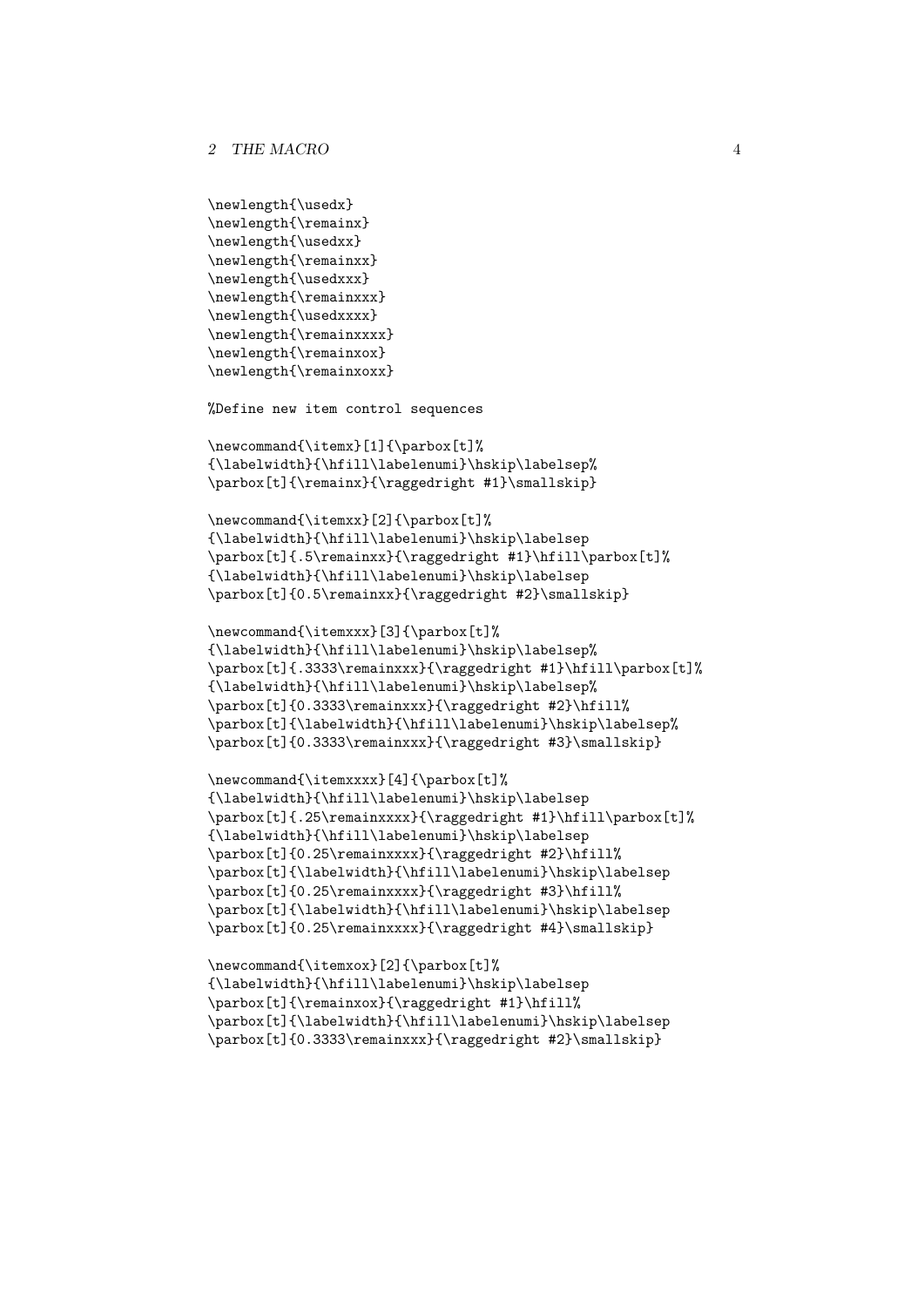```
\newcommand{\itemxxo}[2]{\parbox[t]%
{\labelwidth}{\hfill\labelenumi}\hskip\labelsep
\parbox[t]{0.3333\remainxxx}{\raggedright #1}\hfill%
\parbox[t]{\labelwidth}{\hfill\labelenumi}\hskip\labelsep
\parbox[t]{\remainxox}{\raggedright #2}\smallskip}
```

```
\newcommand{\itemxoxx}[3]{\parbox[t]%
{\labelwidth}{\hfill\labelenumi}\hskip\labelsep
\parbox[t]{\remainxoxx}{\raggedright #1}\hfill%
\parbox[t]{\labelwidth}{\hfill\labelenumi}\hskip\labelsep
\parbox[t]{0.25\remainxxxx}{\raggedright #2}\hfill%
\parbox[t]{\labelwidth}{\hfill\labelenumi}\hskip\labelsep
\parbox[t]{0.25\remainxxxx}{\raggedright #3}\smallskip}
```

```
\newcommand{\itemxxox}[3]{\parbox[t]%
{\labelwidth}{\hfill\labelenumi}\hskip\labelsep
\parbox[t]{.25\remainxxxx}{\raggedright #1}\hfill%
\parbox[t]{\labelwidth}{\hfill\labelenumi}\hskip\labelsep
\parbox[t]{\remainxoxx}{\raggedright #2}\hfill%
\parbox[t]{\labelwidth}{\hfill\labelenumi}\hskip\labelsep
\parbox[t]{0.25\remainxxxx}{\raggedright #3}\smallskip}
```

```
\newcommand{\itemxxxo}[3]{\parbox[t]%
{\labelwidth}{\hfill\labelenumi}\hskip\labelsep
\parbox[t]{.25\remainxxxx}{\raggedright #1}\hfill%
\parbox[t]{\labelwidth}{\hfill\labelenumi}\hskip\labelsep
\parbox[t]{.25\remainxxxx}{\raggedright #2}\hfill%
\parbox[t]{\labelwidth}{\hfill\labelenumi}\hskip\labelsep
\parbox[t]{\remainxoxx}{\raggedright #3}\smallskip}
```

```
\newcommand{\mitemx}[1]{\item[] \itemx{#1}}
\newcommand{\mitemxx}[2]{\item[] \itemxx{#1}{#2}}
\newcommand{\mitemxxx}[3]{\item[] \itemxxx{#1}{#2}{#3}}
\newcommand{\mitemxox}[2]{\item[] \itemxox{#1}{#2}}
\newcommand{\mitemxxo}[2]{\item[] \itemxxo{#1}{#2}}
\newcommand{\mitemxxxx}[4]{\item[] \itemxxxx{#1}{#2}{#3}{#4}}
\newcommand{\mitemxoxx}[3]{\item[] \itemxoxx{#1}{#2}{#3}}
\newcommand{\mitemxxox}[3]{\item[] \itemxxox{#1}{#2}{#3}}
\newcommand{\mitemxxxo}[3]{\item[] \itemxxxo{#1}{#2}{#3}}
\newcommand{\mitemxxoo}[2]{\item[] \itemxxoo{#1}{#2}}
```
%Create counter options

```
\newcommand{\oddlist}{\setcounter{enumi}{-1}
\renewcommand{\labelenumi}
```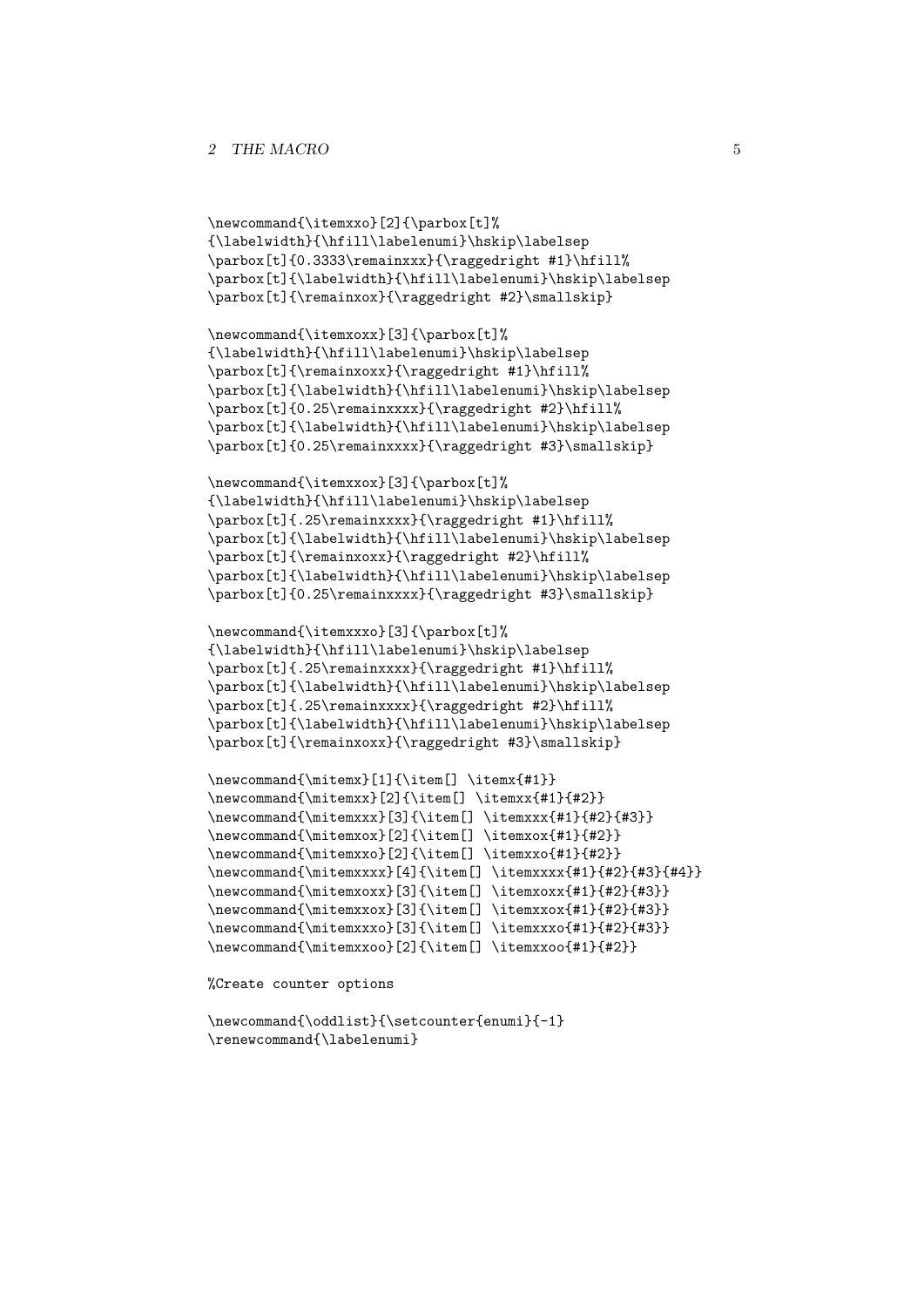```
{\ifodd\value{enumi}\addtocounter{enumi}{2}%
\arabic{enumi}.\else
\addtocounter{enumi}{1}\arabic{enumi}.%
\addtocounter{enumi}{-2}\fi}}
```

```
\newcommand{\evenlist}{\setcounter{enumi}{0}
\renewcommand{\labelenumi}
{\ifodd\value{enumi}\addtocounter{enumi}{1}\arabic{enumi}.%
\addtocounter{enumi}{-2}\else
\addtocounter{enumi}{2}\arabic{enumi}.\fi}}
```

```
\newcommand{\regularlist}{\setcounter{enumi}{0}
\renewcommand{\labelenumi}
{\addtocounter{enumi}{1}\arabic{enumi}.}}
```

```
\newcommand{\listtype}[1]{#1}
```

```
%Create the environment
```

```
\newenvironment{multienumerate}[1][\regularlist]{%
\listtype{#1}
\begin{trivlist}%
\setlength{\labelwidth}{18pt}
\setlength{\labelsep}{5pt}%
\setlength{\usedx}{\labelwidth}%
\addtolength{\usedx}{\labelsep}%
\setlength{\remainx}{\hsize}%
\addtolength{\remainx}{-\usedx}%
\setlength{\usedxx}{2\labelwidth}%
\addtolength{\usedxx}{2\labelsep}%
\setlength{\remainxx}{\hsize}%
\addtolength{\remainxx}{-\usedxx}%
\setlength{\usedxxx}{3\labelwidth}%
\addtolength{\usedxxx}{3\labelsep}%
\setlength{\remainxxx}{\hsize}%
\addtolength{\remainxxx}{-\usedxxx}%
\setlength{\usedxxxx}{4\labelwidth}%
\addtolength{\usedxxxx}{4\labelsep}%
\setlength{\remainxxxx}{\hsize}%
\addtolength{\remainxxxx}{-\usedxxxx}%
\setlength{\remainxox}{.666\remainxxx}%
\addtolength{\remainxox}{\labelwidth}%
\addtolength{\remainxox}{\labelsep}%
\setlength{\remainxoxx}{.5\remainxxxx}%
\addtolength{\remainxoxx}{\labelwidth}%
\addtolength{\remainxoxx}{\labelsep}%
```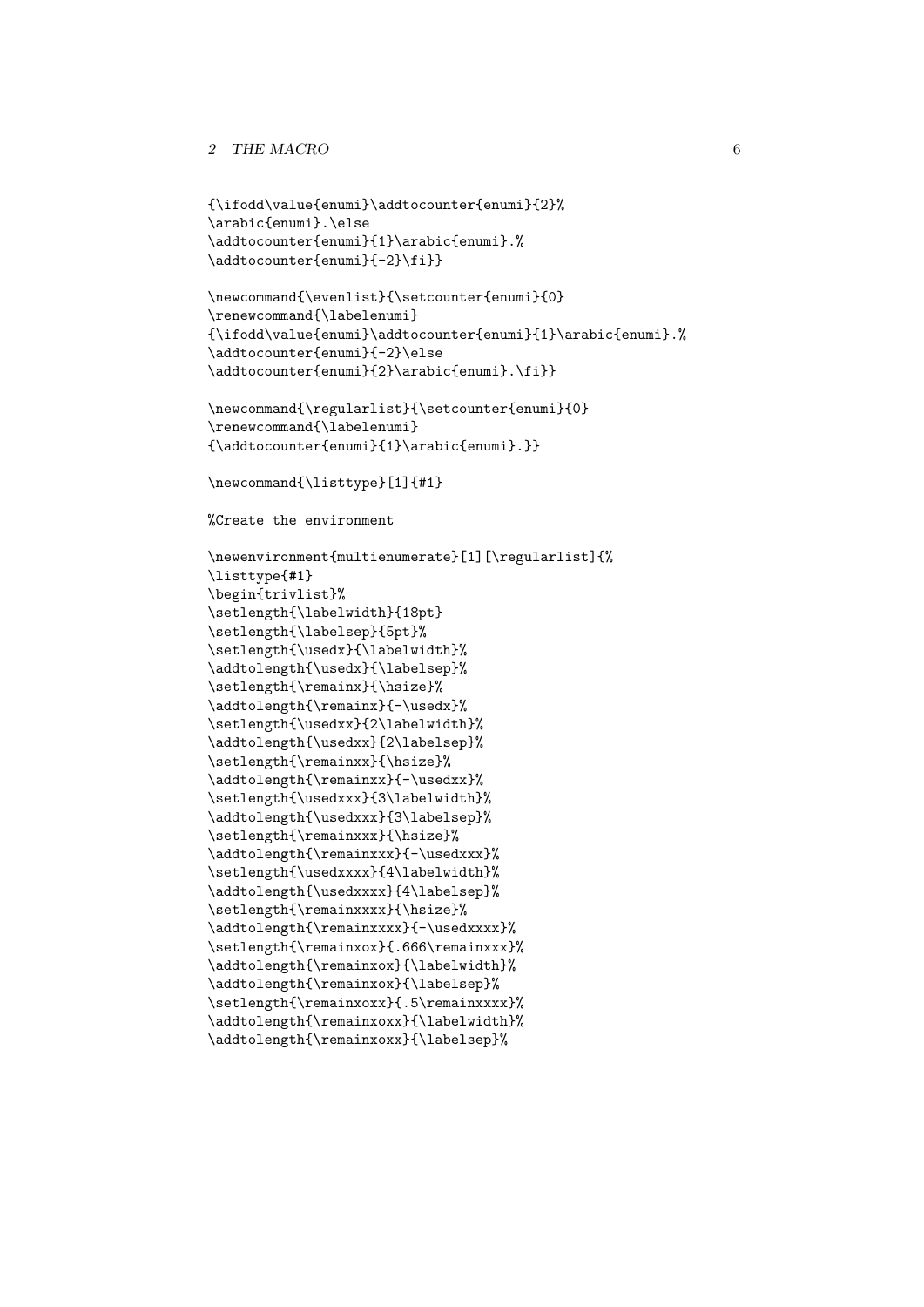### $2\quad \text{THE MACRO} \tag{7}$

 $\verb|\setlength{{\itemindent}+{0pt}}{\end{tiny}}$ 

%%End of file 'multienum.sty'